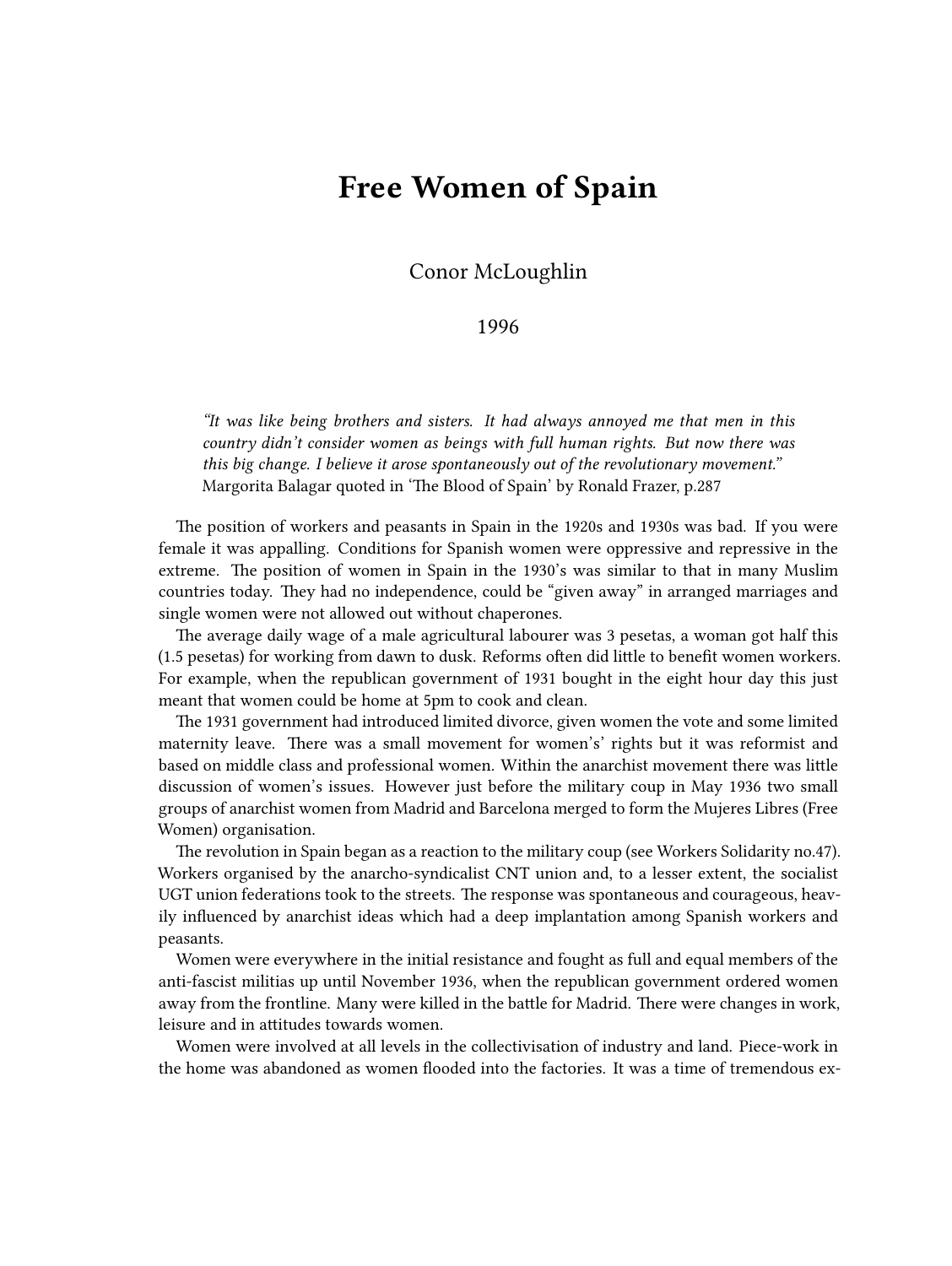citement as a wave of revolutionary enthusiasm swept over the republican zone. As one woman, Pepetia Carpena of the Catalan regional committee of Mujeres Libres, put it "even if I had died I wouldn't have wanted not to have had that experience."

Revolutions bring about dramatic social changes. Old expectations, assumptions and ways of behaving begin to be questioned. But change doesn't occur overnight. Rather, change starts with a discussion. It's though the often long and messy process of debate and disagreement that the way in which we see the world is radically altered. So, as we can see in Spain, no revolution is cut and dry.

In areas where they were well organised, such as Terrasa where anarchist women in the textile industry had a group since 1931, they gained maternity leave and full equality of pay. In many cases, though, the CNT was unable or unwilling to make real it's goal of full equality. In textiles, in general, where women formed the overwhelming majority of the workforce they still had the lowest wages.

On the land there was further to go as attitudes lagged even further behind. However, in the collectives women found that for the first time ever they did have a real say, although sometimes not an equal say or vote to the men. In some collectives such as Mazon and Miramel in Aragon women and men were paid the same. In many, though, this was not the case.

These collectives did assume that a woman deserved an income in her own right, which was an advance. Most collectives, though, had a "family wage". This, of course, was almost always paid to the man who would be assumed to be the head of the household. The social division of labour remained. "Women's work" was "women's work" and when women did "men's work" they still got women's wages !

The CNT was committed, at least in theory, to full and absolute equality. They declared, at their 1936 Saragosa conference, that after the revolution "the two sexes will be equal, both in rights and obligations."

In practice, up to 1936, the CNT was failing to draw in women. Women in the union often found that they were not being taken seriously and that sexism was not uncommon. To combat this the Mujeres Libres group was founded in May 1936.

They aimed to empower women, giving them the confidence to become involved in anarchist politics. They saw it as crucial to involve women directly in the struggle for their own liberation. They did not see themselves as feminists, in fact according to one member, Soledad Estorach, most of them had never even heard of feminism. They believed that ending the domination of women by men was part of a larger struggle to abolish all forms of domination.

Unlike the feminists who narrowly focused on the individual liberation of individual women, they believed that the struggle for emancipation was a collective one for anarchism and freedom as a whole. None the less a major part of this fight was against the undervaluing of women within the anarchist movement.

## **Achievements**

During it's short two year existence Mujeres Libres came to number 30,000 women and achieved much throughout republican Spain. A major focus was on education. In Barcelona they set up the Casa de La Dona, a major women's college, in 1937. By December 1938 the Casa was taking in 600–800 women per day. They ran numerous schools and courses to train women to enter industry in both Madrid and Barcelona. As well as technical training they urged trainees to fight for full equality within the workplace.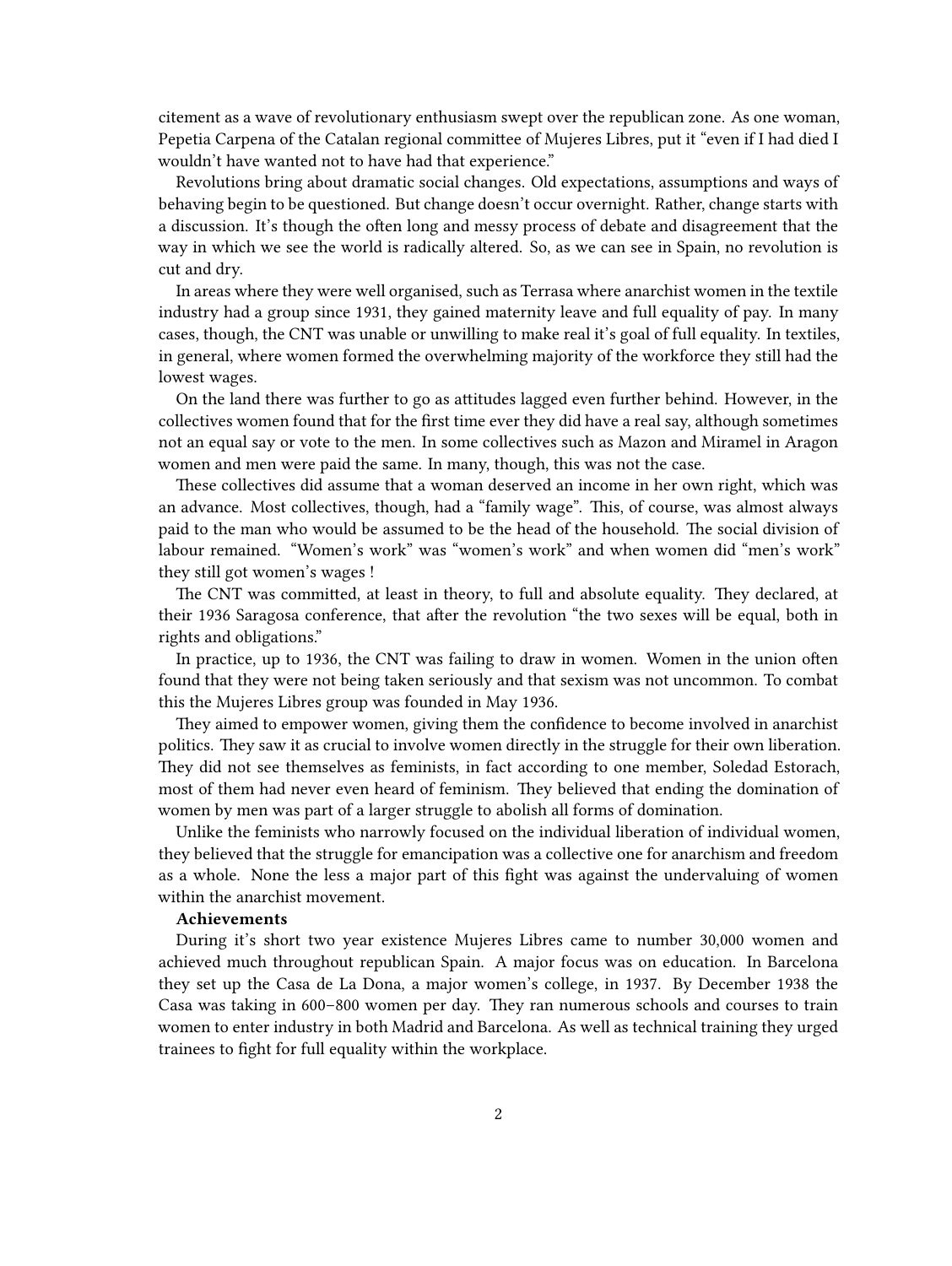They also undertook military training, setting up a shooting range in Madrid. They opened maternity hospitals in Terrasa and Barcelona, and many schools for young children. These schools based themselves on the anarchist idea of education as a process of development and exploration rather then one of factual brainwashing.

They also fought for and won legalised abortion, contraception and divorce and, locally, some rights to child care for women workers. As the war went on many members became increasingly involved in the housing and education of refugees.

This article only allows for a short summary. Above all else, Mujeres Libres stuck to their original agenda of emancipation for women through their own struggle. As the war progressed the socialists, communists and POUM (anti-Stalinist Leninists) all set up "women's sections". All wished to draw women into the struggle against fascism, and into their own organisations. None, however, took seriously the idea of women's emancipation as a goal in itself. Mujeres Libres was the only group which did so.

The fate of women in Spain was closely tied to that of the overall revolution. As this was pushed back by the Communist Party and the government of the day, so were they. As the militias and collectives were destroyed their first brief taste of freedom was snatched away. The victory of Franco only served to copper-fasten this process.

It is clear that the revolution did bring some real gains for women. It is also clear from the events of the Spanish revolution that women's freedom cannot be ignored or side-lined by revolutionaries. It cannot be left until after the revolution or to "the women's section." A struggle which does not, from the beginning, aim to win freedom and equality for all does not deserve the name revolution.